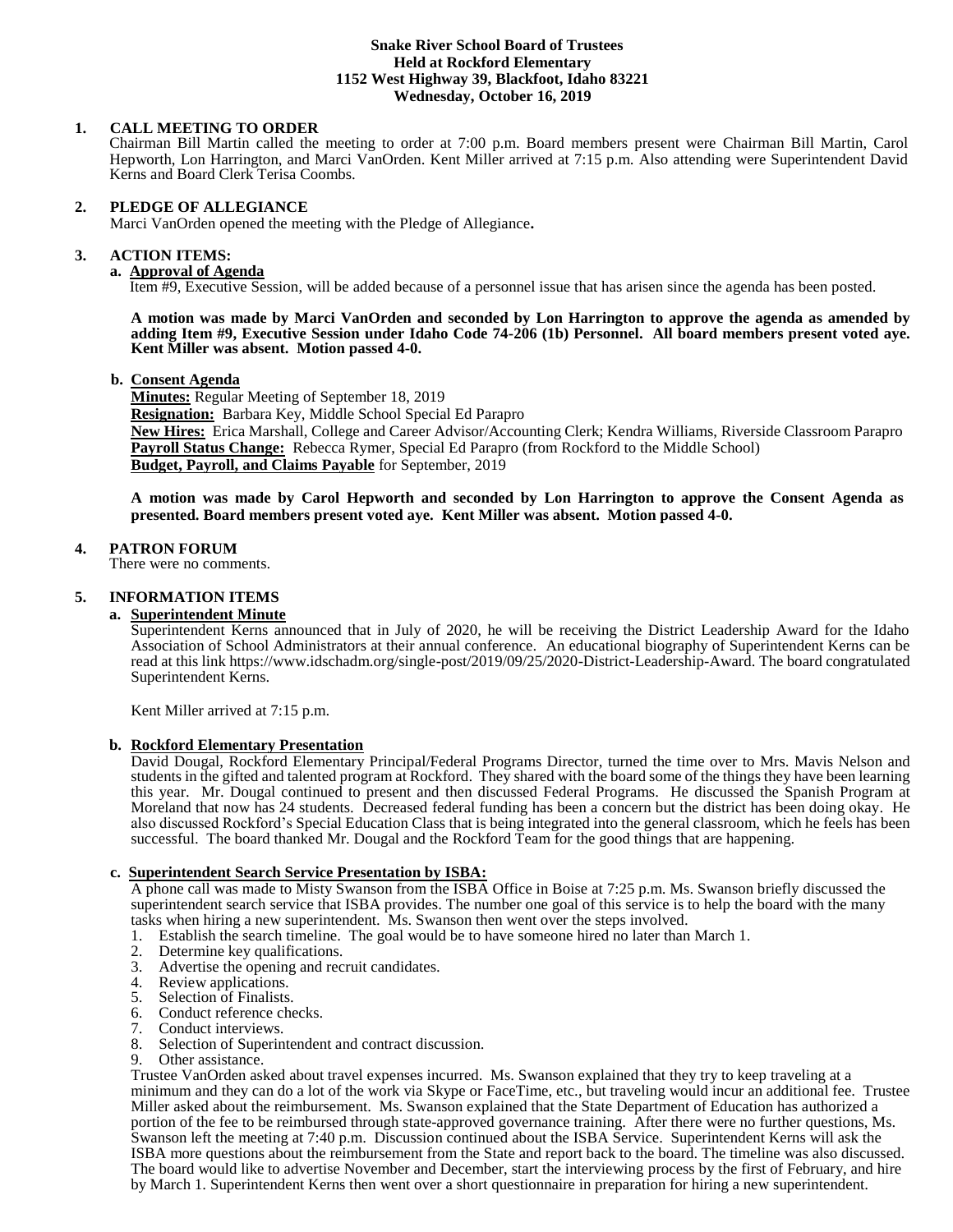### **Snake River Board of Trustees Minutes October 16, 2019 (2)**

## **6. ACTION ITEMS**

## **a. Superintendent Search Service by ISBA**

After discussing the Superintendent Search Service by ISBA, the board has chosen to use Option 2, Marketing plus Full Search with a fee of \$8,500.

#### **Marci VanOrden motioned and Kent Miller seconded to approve utilizing the ISBA Superintendent Search Services in hiring a new superintendent. All board members present voted aye. Motion passed 5-0.**

### **b. Septic System Update/Construction Payment:**

The City of Blackfoot gave the District a Consent to Annexation Form to sign before the district can hook up to sewer services. Marc Pange from Groveland Water and Sewer and Superintendent Kerns both discussed the Will Serve letter from the City of Blackfoot that the district received early on in the planning process and then discussed the Consent to Annexation form that was just recently received. An extensive conversation was carried out. Superintendent Kerns then updated the Board on the progress of the sewer system construction. The sixth payment to Edstrom Construction was then discussed. Superintendent Kerns mentioned that the project is getting closer to being completed but there have been delays. The Board does not want another payment to be made until the project is substantially completed.

#### **Carol Hepworth moved and Marci VanOrden seconded to approve the sixth payment for the construction project by Edstrom Construction in the amount of \$174,113.97. Motion passed 4-1. Trustee Harrington was the opposing vote.**

# **c. Special Education Manual Update (Policy 6774)**

Superintendent Kerns discussed again the updates to the Special Education Manual and the board also reviewed policy 6774, Special Education for Exceptional Children.

**A motion was made by Kent Miller and seconded by Carol Hepworth to adopt the updates to the 2018 Idaho Special Education Manual. All board members present voted aye. Motion passed 5-0.**

**Kent Miller motioned and Lon Harrington seconded to approve the first reading of Policy 6774, "Special Education for Exceptional Children." All board members present voted aye. Motion passed 5-0.**

## **d. Certification of Election, Zone 2:**

Chairman Bill Martin asked the board to certify that Carol Hepworth be declared the Trustee of Zone 2, since she was the only person to file a Declaration of Candidacy and no one filed a letter of intent to run as a write-in candidate within the required time line. A Declaration of Candidate Elected Resolution was signed and a Certificate of Election was given Trustee Hepworth. She will be officially sworn in at the board's Annual Meeting in January.

**A motion was made by Lon Harrington and seconded by Marci VanOrden that whereas the date for filing a write-in petition for the office of trustee for Zone 2 (Rockford/ Thomas) of Snake River School District #52 has passed and no other candidate has filed, that Carol Hepworth, having properly declared her candidacy, be declared the trustee of Zone 2 and that the board authorize the documents certifying election. All board members present voted aye. Motion passed 5-0.**

## **7. INFORMATION ITEMS**

**a. Proposed Resolutions for the 2019 Legislative Session** 

The ISBA Executive Board respectfully requests that trustees meet to discuss these Resolutions and decide how each district will vote prior to the Business Session of the Annual Convention in November. Each resolution was discussed and voted on to prepare for the ISBA convention.

## **b. Upcoming Events:**

- **1. SREF Fall Extravaganza: Oct 26th from 10-4 at the high school**
- **2. Parent Teacher Conferences begin next week through the first week of November**
- **3. Election Day November 5, 2019**
- **4. ISBA Annual Convention is November 6-8, 2019**
- **5. Next Board Meeting will be November 20, 2019 at the District Office at 7 p.m.**
- **6. K-6 Teacher Inservice is November 21, 2019**

#### **8. ACTION ITEMS—POLICY READINGS SECOND READINGS:**

**Policy 6105, "Awarding High School Credit for Courses Taken Before Ninth Grade"** Regulations governing course credit have been modified since this policy was last updated in 2014. The policy is updated to reflect the changes. No further changes.

**Policy 6111, "Grade 7 and Grade 8 Credit Requirements"** Minor edits are made to this policy consistent with regulations. No further changes were made.

**Policy 6449, "Junior High School Required Instruction"** This policy is updated to reflect changes to IDAPA 08.02.03.104 in 2018 and 2019 regarding courses of study for middle school students. No further changes were made.

**Lon Harrington moved and Carol Hepworth seconded to approve the second readings of Policy 6105, "Awarding High School Credit for Courses Taken Before Ninth Grade;" Policy 6111, "Grade 7 and Grade 8 Credit Requirements;" Policy 6449, "Junior High School Required Instruction." All board members present voted aye. Motion passed 5-0.**